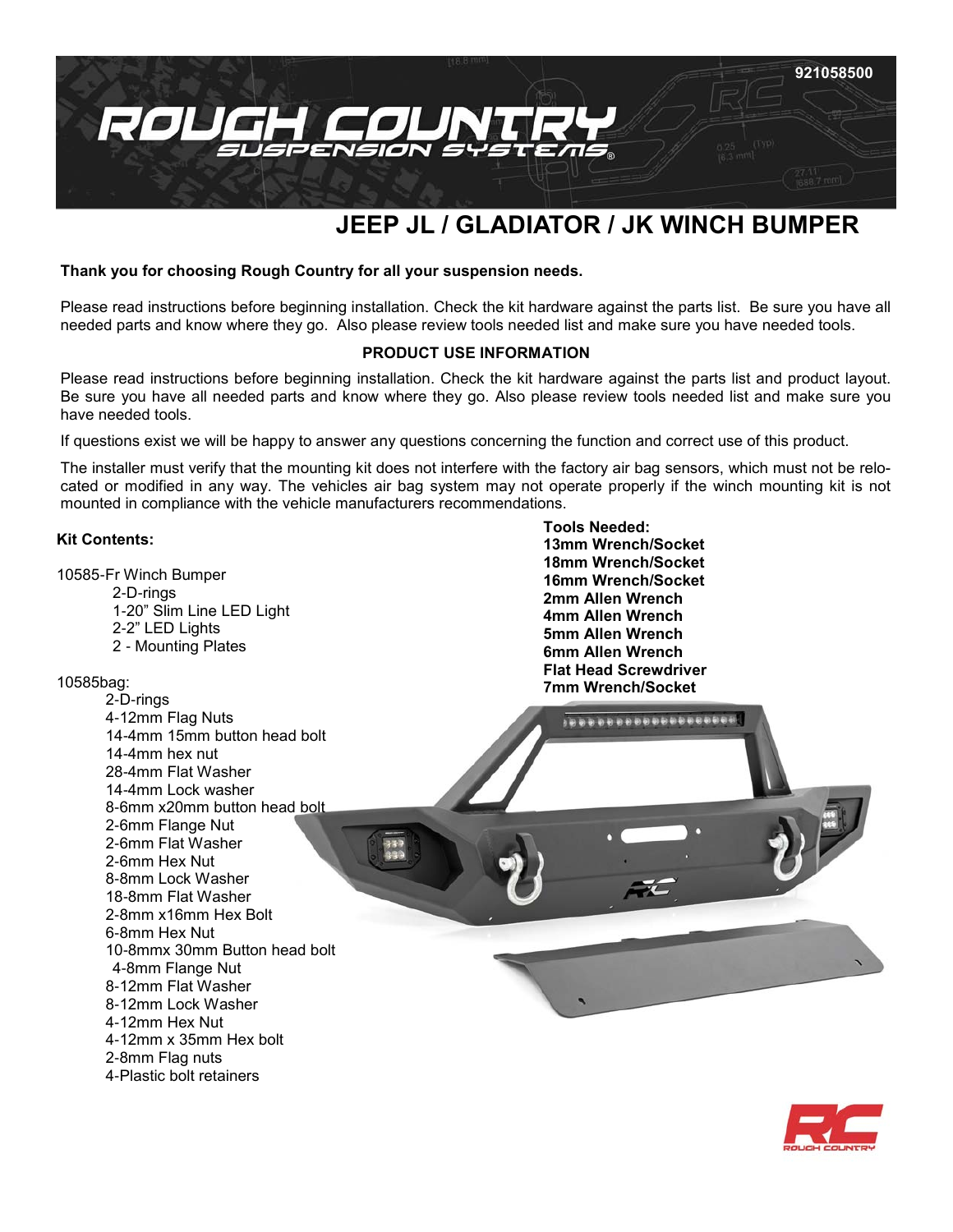#### **INSTALLATION INSTRUCTIONS**

- 1. Place vehicle on a flat surface and set emergency brake.
- 2. Remove the 2 plastic pins on the top of the front bumper cover between the bumper and grill and the clips holding the trim piece to the bumper. **See Photo 1.**
- 3. Remove the two 6mm screws from the factory lower skid plate. **See Photo 2.**





- 4. Unplug the fog light wiring harness on the passenger side as shown in **Photo 3.**
- 5. Remove the 4 bolts on each side using a 18mm socket and remove the bumper from the vehicle. **See Photo 4 & 5.**





6. Remove the factory crash bar as shown in **Photo 6** using a 16mm socket.





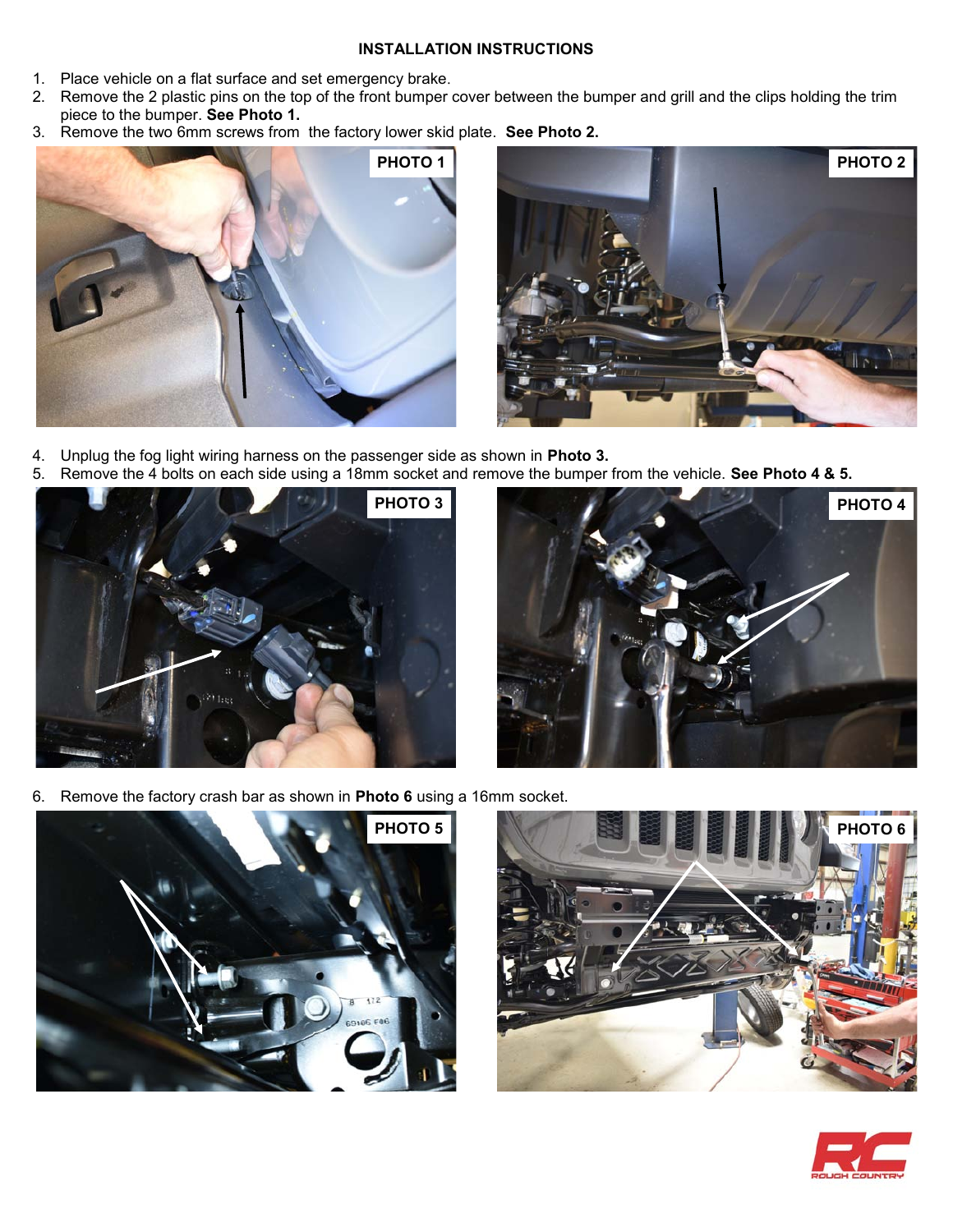- 7. The next steps will be followed if utilizing the stock fog lights. Both the halogen and LED fog lights are accommodated in this kit by using the appropriate mounting plate. If using Rough Country flush mount lights please skip to step 17.
- 8. To use the factory fog lights the factory harness will be reused and the stock bumper will be dis-assembled to remove the light harness.
- 9. Using a pry tool, remove the 8 plastic rivets securing the lower cover to bumper as shown. **See Photo 7.**
- 10. Using a pry tool, remove the 6 plastic rivets as shown on the outer light covers and remove from bumper. **See Photo 8.**





- 11. Using a pry tool, remove the 6 plastic rivets securing the trim to bumper. **See Photo 9.**
- 12. Unplug the light from the harness and remove the light mount from the bumper using a 13mm socket. **See Photo 10.**



- 13. Using a pry tool, remove the harness from the inner steel assembly and remove the steel assembly from the outer shell.
- 14. Remove the stock lights from the bumper using a 7mm socket.
- 15. Remove the inner shell from the outer shell removing the 24 stock bolts using a 7mm socket. **See Photo 11.**
- 16. Remove the stock fog light harness from the stock bumper using a pry tool. **See Photo 12.**



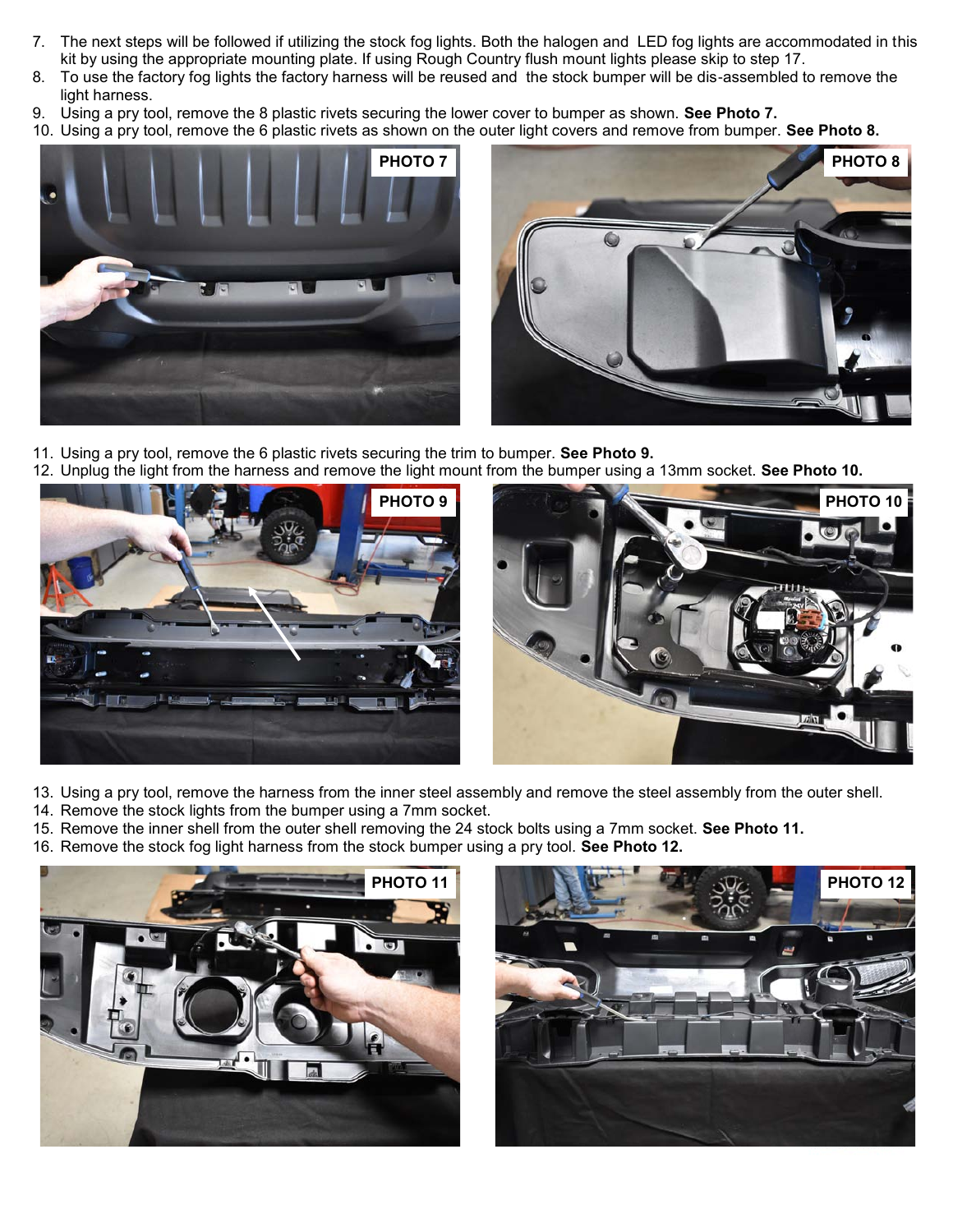- 17. Install the hawse or roller fairlead and winch on the bumper using the hardware from the winch kit.
- 18. Choose appropriate mounting plate depending on which light is used for the bumper. **See Photo 13.**
- 19. Install the fog light plate in the bumper using the supplied 6mm button head bolts. Tighten using a 4mm allen wrench. **See Photo 14.** If using stock fog lights, install stock wiring harness removed from stock bumper at this time. Route wiring harness out of harms way and secure to bumper using cable ties if needed.



- 20. Install the lights in the mounting plate using the 4mm bolts and tighten using a 2mm allen wrench. (LED lights shown). **See Photo 15.**
- 21. Install the LED light bar in the light mount and if used, flush mount LED lights in the bumper. Hardware with those kits will be used to install those lights.
- 22. Install the supplied flag nuts plates and secure them to the bumper using the plastic retainers. 2 per side. **See Photo 16.**





- 23. Install the bumper in the factory mounting locations and secure with the supplied 12mm washers and nuts using a 18mm socket. Also install the supplied 12mm bolts in the bumper. Do not tighten at this time to allow bumper to be adjusted. **See Photo 17.**
- 24. Install the lower skid plate brackets to the frame as shown for JL/JT models in **Photo 18** and JK models in **Photo 19** with the supplied 8mm button head bolts, washers and nuts. Tighten hardware using a 6mm allen wrench and 13mm wrench.



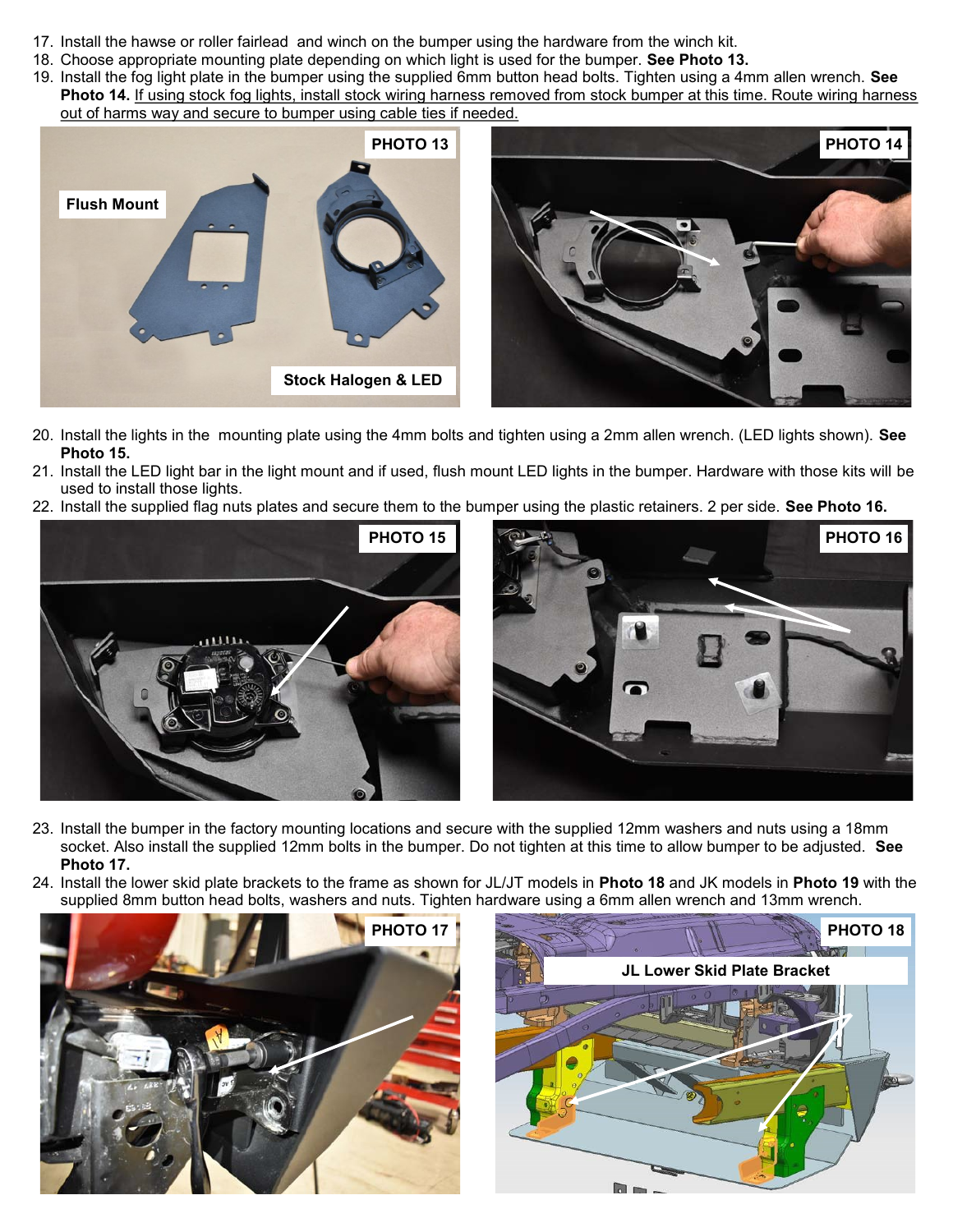- 25. Install the skid plate to the brackets with the supplied 8mm button head bolts, washers and nuts. **See Photo 20.**
- 26. Secure the skid plate to the bumper with the supplied 8mm button head bolts, washers and nuts**. See Photo 21.**
- 27. If using factory fog lights, plug lights into stock harness. If using Rough Country lights, wire lights using those instructions.
- 28. Center bumper on vehicle and tighten hardware using a 18mm wrench.